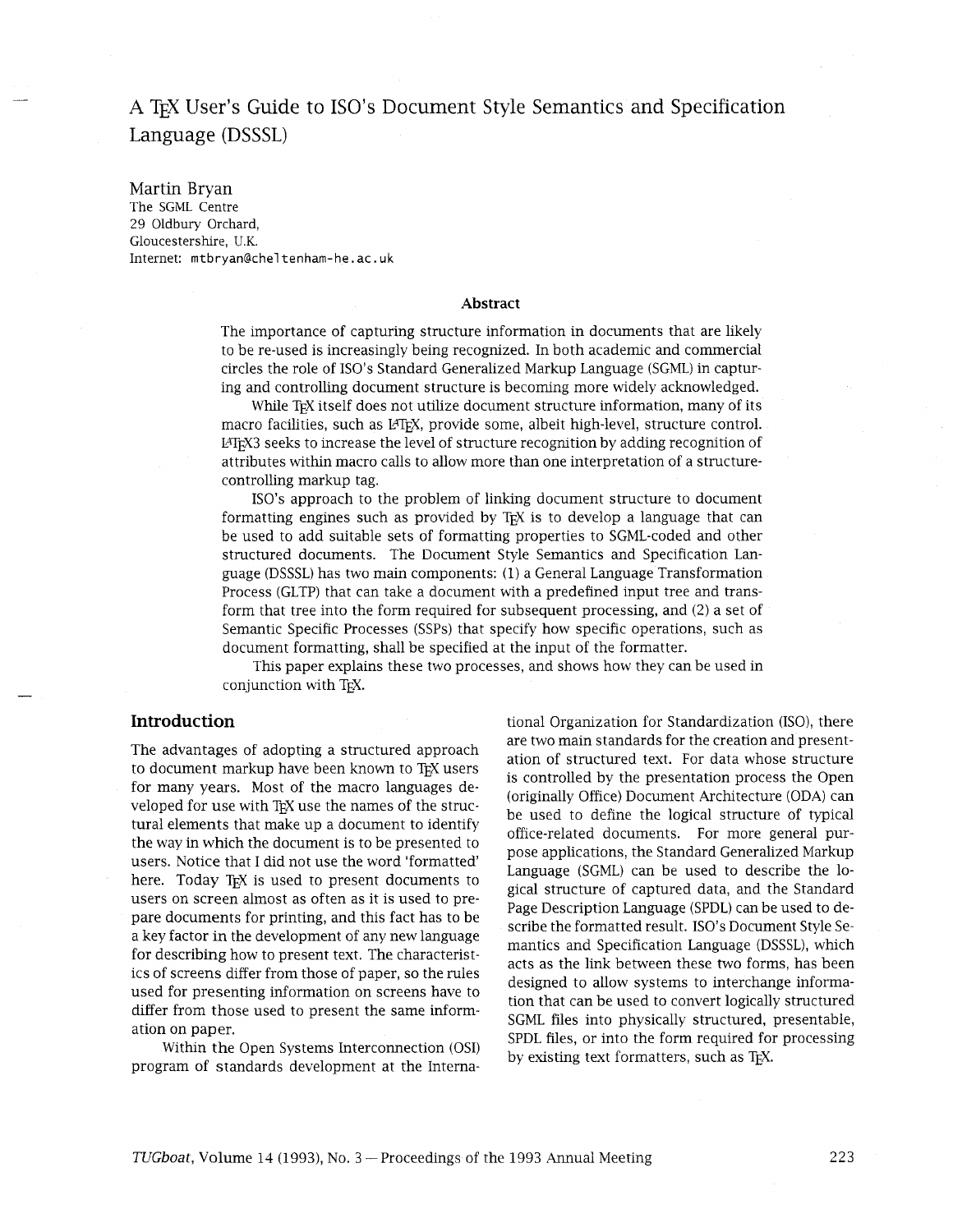### **About DSSSL**

As TEX users you will understand that there is a difference between the way in which information is presented on a page or screen and the way in which it is created and used. One of the key problems that has faced the SGML community is that the logical structure that is needed to guide users during data capture or data retrieval is not necessarily the best structure for text formatting. If users are constrained to a model that reflects the way in which the document is to be formatted they are likely to object to the need to capture data in a structured format (and, given human nature, are likely to go to the opposite extreme and insist on creating totally unstructured, "What You See Is All You'll Get" (WYSIAYG), documents).

What is needed is a coherent means of describing the relationship between elements used to navigate through an information set and the objects used to present specific parts of the information to users. The transformation that is required to achieve this forms the first part of the DSSSL standard, which defines a General Language Transformation Process (GLTP) that can take objects in an SGML-encoded data tree and associate them with objects that can be used by a formatter. This transformation uses an advanced, SGML-knowledgeable, query language to identify the relationships between objects making up the source document and those making up the output of the transformation process. The relationship between SGML elements, their attributes, the file storage entities that contain them and the entities and elements they contain can all be identified and mapped, as appropriate, for output. This means that attributes in the source document can create new elements or entities in the output document, and that elements or storage entities can be used to control attribute (property) setting in the structure passed to the text formatter.

The DSSSL GLTP performs a role that TEX does not address. It will allow you to take an SGML-coded document and turn it into a format that is suitable for processing by a known set of T<sub>F</sub>X macros. By allowing, for example, structurally related crossreferences (e.g., see Chapter 4) to be resolved prior to formatting, with the appropriate formatting properties being generated in response to the type of reference, DSSSL should be able to reduce the amount of work that needs to be done during formatting significantly.

The DSSSL document formatting Semantic Specific Process (SSP) will:

- provide a set of formatting properties that have internationally acceptable formal definitions of their meaning,
- provide a model for describing areas into which data is to be positioned or flowed, and
- provide a method for describing which area, or type of area, each object in the structured document should be placed into.

The first stage of the document formatting SSP consists of describing the relationships between the various areas that make up a page, and the properties of each area, in an area definition. The second stage consists of describing how the elements that make up the GLTP output tree are to be 'flowed' into the areas described in the area definition. Figure 1 shows the relationship between these processes.

Rather than invent a completely new language to define the relationships between objects in the various transformations, DSSSL has been developed as an extension to IEEE's Scheme variant of LISP, produced by MIT. The adoption of this advanced AI language offers a number of important advantages. In particular LISP is an object-oriented language that is ideally suited to querying data structures and trees. Any location in a document tree can be described in Scheme as a list of the objects that make up the tree, e.g.:

(document body (chapter 4)

(section 5) (subsection 2) (para 3)).

Scheme provides a compact, but clearly defined, set of functions that can be used to manipulate and transform object lists. DSSSL provides the additional functions needed to describe the relationships between Scheme processes and SGML constructs, e.g.: (query-tree "root\* ' (EL **"p").** 

Another key consideration in the choice of Scheme was the simplicity of its powerful recursive processing features. Formatting is largely a recursive process, and Scheme can simplify the expression of recursive processes.

Whle the exact form of the Scheme constructs is still under discussion the following examples will give you some idea of the form the final language will probably take. A typical area definition for the running head of a left-hand page might be:

(area-def left-header ' (rep glyph) (set-properti es (area-type line) (origin (point 7pi 0.5in)) (x-extent 39pi) (y-extent lpi)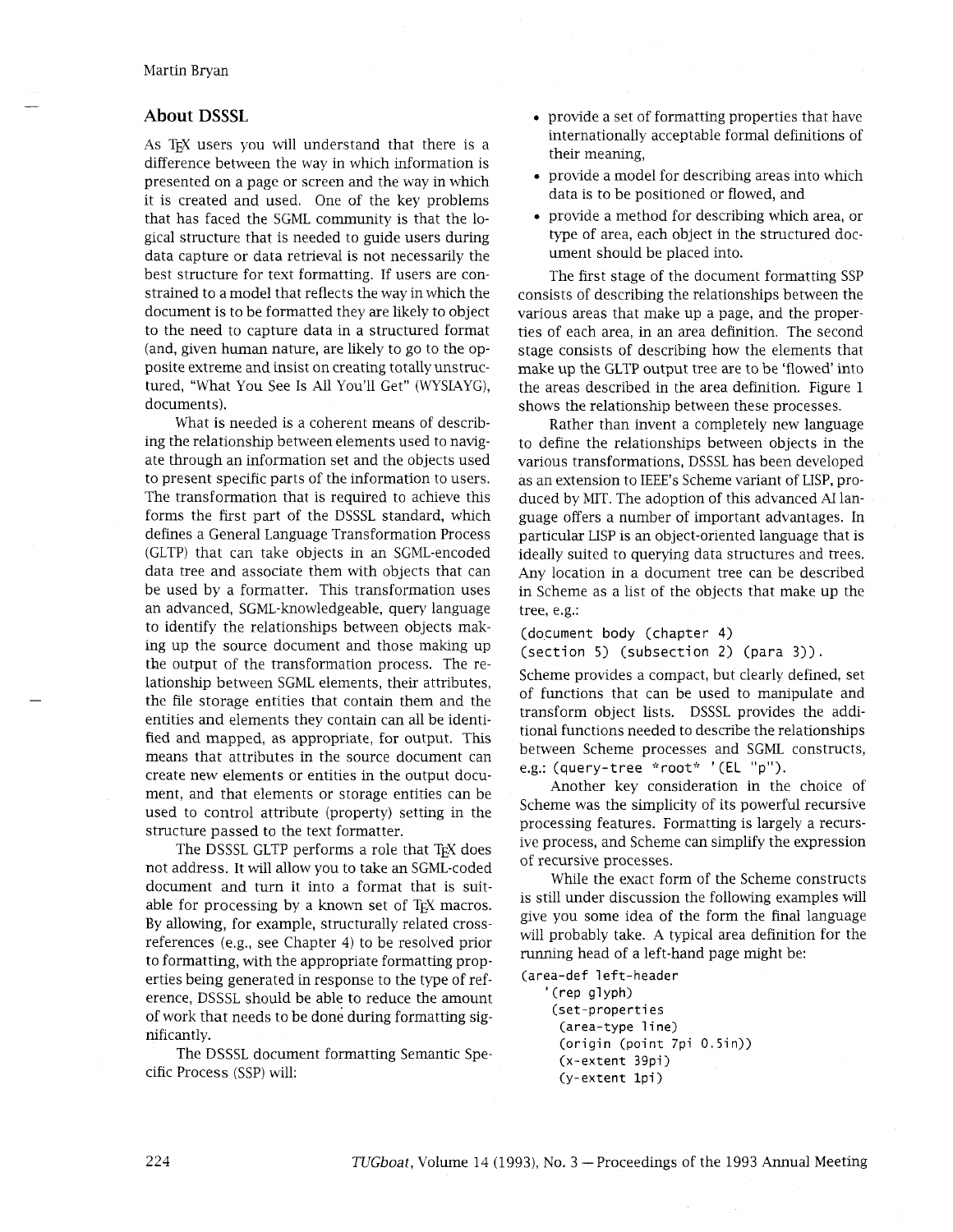| Source <br>DTD | Association     Output<br>Specification   DTD                 |  | F <sub>l</sub> ow<br> Specification   Output | SGML                |
|----------------|---------------------------------------------------------------|--|----------------------------------------------|---------------------|
|                |                                                               |  |                                              |                     |
|                | General Language<br>Transformation<br>Process (GLTP)          |  | Semantic Specific<br>Process<br>(SSP)        |                     |
|                |                                                               |  |                                              |                     |
| Source         | Resource  <br>Instance   Definitions   Instance   Definitions |  | Output     Area                              | Formatted <br>Image |



```
(placement-path-start 
 (point 0 baseline-offset)) 
 (placement-path-end 
  (point 39pi baseline-offset))<br>(align centre)<br><
 (word-spaces (18 15 18)) 
 ; there are 54 units to 1 em 
 (letterspace (6 6 6)) 
 (hyphenation-allowed #f)
 (font-name "/Monotype/Hel veti ca/Medi um") 
 (point-size 10pt)
 (set-width 10pt) 
 ((case usc) 
 ; Uppercase for capitals 
     - small caps for lowercase 
)
```
while a typical flow specification could have the form:

```
((title ti tle-p) 
     ((wide-text single-column-text-area)
        (set-properties<br>(prespace lin)
         (postspace 3pi) 
         (font-name heading-font) 
         (font-si ze 36pt) 
         (path-separation 42pt)
         (align centre)
         (last-line centre) 
         (hyphenation-allowed #f)
         (cond (count
```

```
(children (line title title-p))
 < 1) 
 (generated-text 
  "Unnamed Report")
```

```
1) 1
```
(left-header left-page)

In this example the title element on the title page flows into both an area for holding wide text lines in a single colum text area and into the running header for left-hand pages. For the title page the formatting properties are applied as part of the flow definition because, in this case, the area being used to contain the text is a general-purpose one whose default typesetting properties are not suitable for the type of text about to be poured into it. DSSSL's ability to qualify the way in which areas are formatted dependent on the contents that are flowed into it provide a type of functionality provided by few formatters. Note particularly the inclusion of a standard Scheme condition expression that acts as a trap for cases where no data has been entered into the title field of the report. In this case the left-hand running head will be blank, but the title page will at least have a heading (Unnamed Report).

One of the interesting points of discussion among DSSSL developers is the relationship between the various sets of properties that can be used to control processing. The way in which text should be presented to users can be defined as: